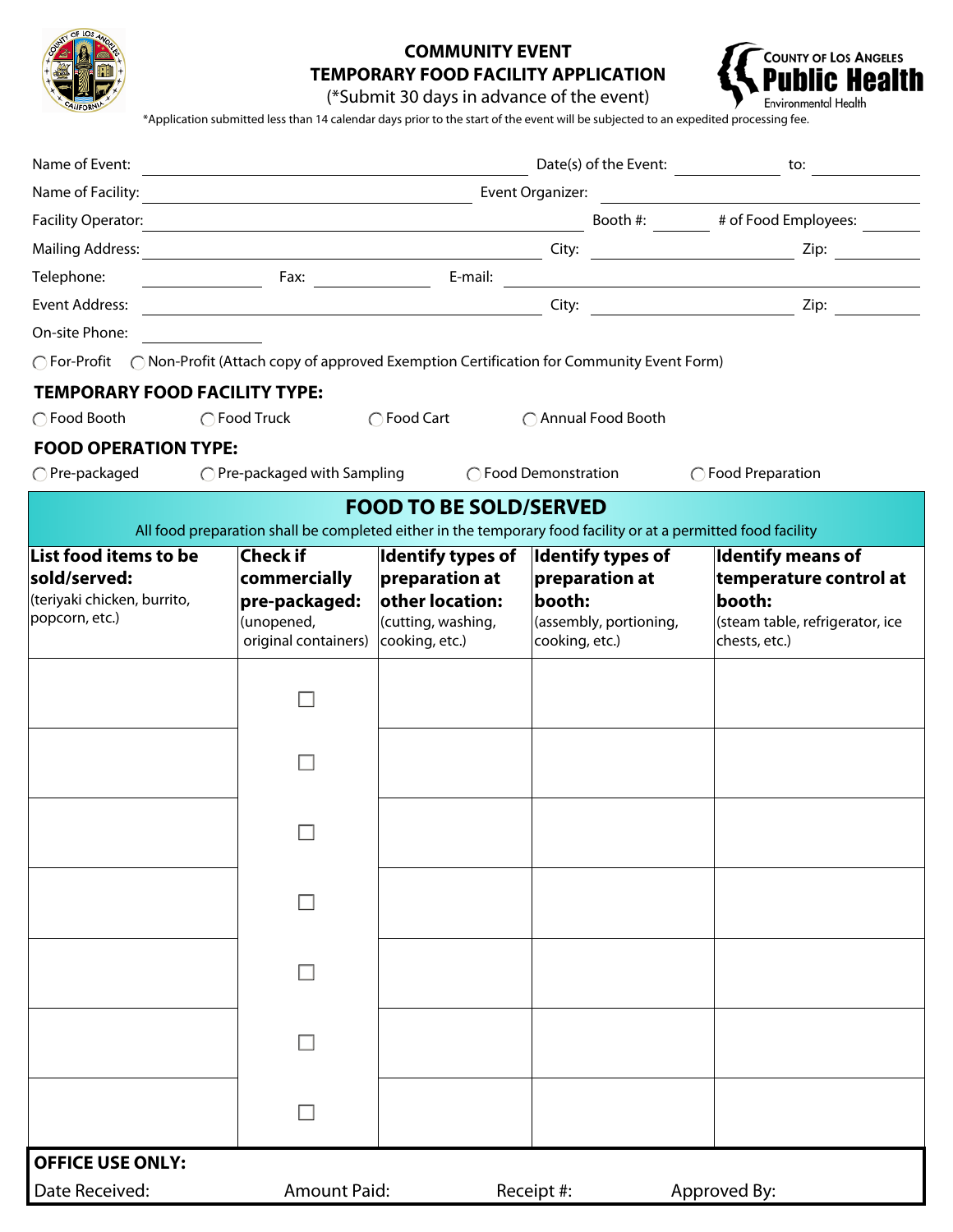## **FOOD PREPARATION AT OTHER LOCATION**  All food preparation must be completed either in the approved temporary facility or at a permitted food facility. Identify any facility where advanced preparation will take place. **An agreement form must be submitted for food preparation at a permitted food facility.** Name of Facility: Permit #: Address of Facility: **Address of Facility:**

| Method of food temperature control used during transportation: |  |  |
|----------------------------------------------------------------|--|--|
|----------------------------------------------------------------|--|--|

| <b>HOT/COLD HOLDING EQUIPMENT</b>                                               |                                                                                |                                                                                                                                                                                                                           |                                                                                                                                                        |  |
|---------------------------------------------------------------------------------|--------------------------------------------------------------------------------|---------------------------------------------------------------------------------------------------------------------------------------------------------------------------------------------------------------------------|--------------------------------------------------------------------------------------------------------------------------------------------------------|--|
|                                                                                 |                                                                                | Identify methods of maintaining food hot or cold during hours of operation.                                                                                                                                               |                                                                                                                                                        |  |
| Cold Holding:                                                                   | <b>Mechanical Refrigerator</b>                                                 | Ice Chest                                                                                                                                                                                                                 | Cold Table                                                                                                                                             |  |
|                                                                                 | Other (Specify):                                                               |                                                                                                                                                                                                                           |                                                                                                                                                        |  |
|                                                                                 | Steam Table                                                                    | <b>Chafing Dishes</b>                                                                                                                                                                                                     | <b>Electric Soup Warmer</b>                                                                                                                            |  |
| Hot Holding:                                                                    | <b>Hot Holding Cabinet</b>                                                     | Hot Dog Roller Grill<br>$\Box$                                                                                                                                                                                            | Electric Rice Cooker/warmer                                                                                                                            |  |
|                                                                                 | Other (Specify):                                                               |                                                                                                                                                                                                                           |                                                                                                                                                        |  |
|                                                                                 |                                                                                | At the end of the operating day, all potentially hazardous foods that are held at 45°F shall be destroyed.<br>At the end of the operating day, all potentially hazardous foods held at or above 135°F shall be destroyed. |                                                                                                                                                        |  |
|                                                                                 |                                                                                | <b>EQUIPMENT/UTENSILS USED</b>                                                                                                                                                                                            |                                                                                                                                                        |  |
|                                                                                 |                                                                                |                                                                                                                                                                                                                           | Will multi-use kitchen utensils (knives, scoops, spatulas, bowls, etc.) be used inside the booth for food preparation?<br>$\bigcirc$ Yes $\bigcirc$ No |  |
|                                                                                 |                                                                                | Identify all equipment that will be used in food preparation at the food booth:                                                                                                                                           |                                                                                                                                                        |  |
|                                                                                 |                                                                                |                                                                                                                                                                                                                           |                                                                                                                                                        |  |
| <b>Barbecue Grill</b>                                                           | Range Burner                                                                   | Deep Fryer<br>Griddle<br>$\mathsf{L}$                                                                                                                                                                                     | Charbroiler<br>Mixer<br>Blender                                                                                                                        |  |
| Other (Specify):                                                                |                                                                                |                                                                                                                                                                                                                           |                                                                                                                                                        |  |
|                                                                                 | Identify all utensils that will be used in food preparation at the food booth: |                                                                                                                                                                                                                           |                                                                                                                                                        |  |
|                                                                                 |                                                                                |                                                                                                                                                                                                                           |                                                                                                                                                        |  |
|                                                                                 |                                                                                |                                                                                                                                                                                                                           |                                                                                                                                                        |  |
|                                                                                 |                                                                                |                                                                                                                                                                                                                           |                                                                                                                                                        |  |
|                                                                                 |                                                                                |                                                                                                                                                                                                                           |                                                                                                                                                        |  |
|                                                                                 |                                                                                |                                                                                                                                                                                                                           |                                                                                                                                                        |  |
| Multi-use eating and drinking utensils are prohibited (plates, glassware, etc.) |                                                                                |                                                                                                                                                                                                                           |                                                                                                                                                        |  |
| <b>FOOD PROTECTION</b>                                                          |                                                                                |                                                                                                                                                                                                                           |                                                                                                                                                        |  |
| Identify methods of protecting foods from customer contamination.               |                                                                                |                                                                                                                                                                                                                           |                                                                                                                                                        |  |
|                                                                                 | <b>Sneeze Guards</b>                                                           |                                                                                                                                                                                                                           | Only pre-packaged food or bottled drink                                                                                                                |  |
| Hinged chafing dishes                                                           |                                                                                |                                                                                                                                                                                                                           | Prepared and stored away from the customers                                                                                                            |  |
|                                                                                 | Other (Specify):                                                               |                                                                                                                                                                                                                           |                                                                                                                                                        |  |
|                                                                                 |                                                                                |                                                                                                                                                                                                                           |                                                                                                                                                        |  |

| <b>FOOD BOOTH CONSTRUCTION</b>                                                                                                                                                    |                              |  |  |  |
|-----------------------------------------------------------------------------------------------------------------------------------------------------------------------------------|------------------------------|--|--|--|
| Food preparation booths must be constructed with 4 sides, a washable floor and overhead protection.<br>Pre-packaged food booths require a washable floor and overhead protection. |                              |  |  |  |
| Floor Material:                                                                                                                                                                   | Wall Material:               |  |  |  |
| Ceiling Material:                                                                                                                                                                 | Size of Pass Through Window: |  |  |  |